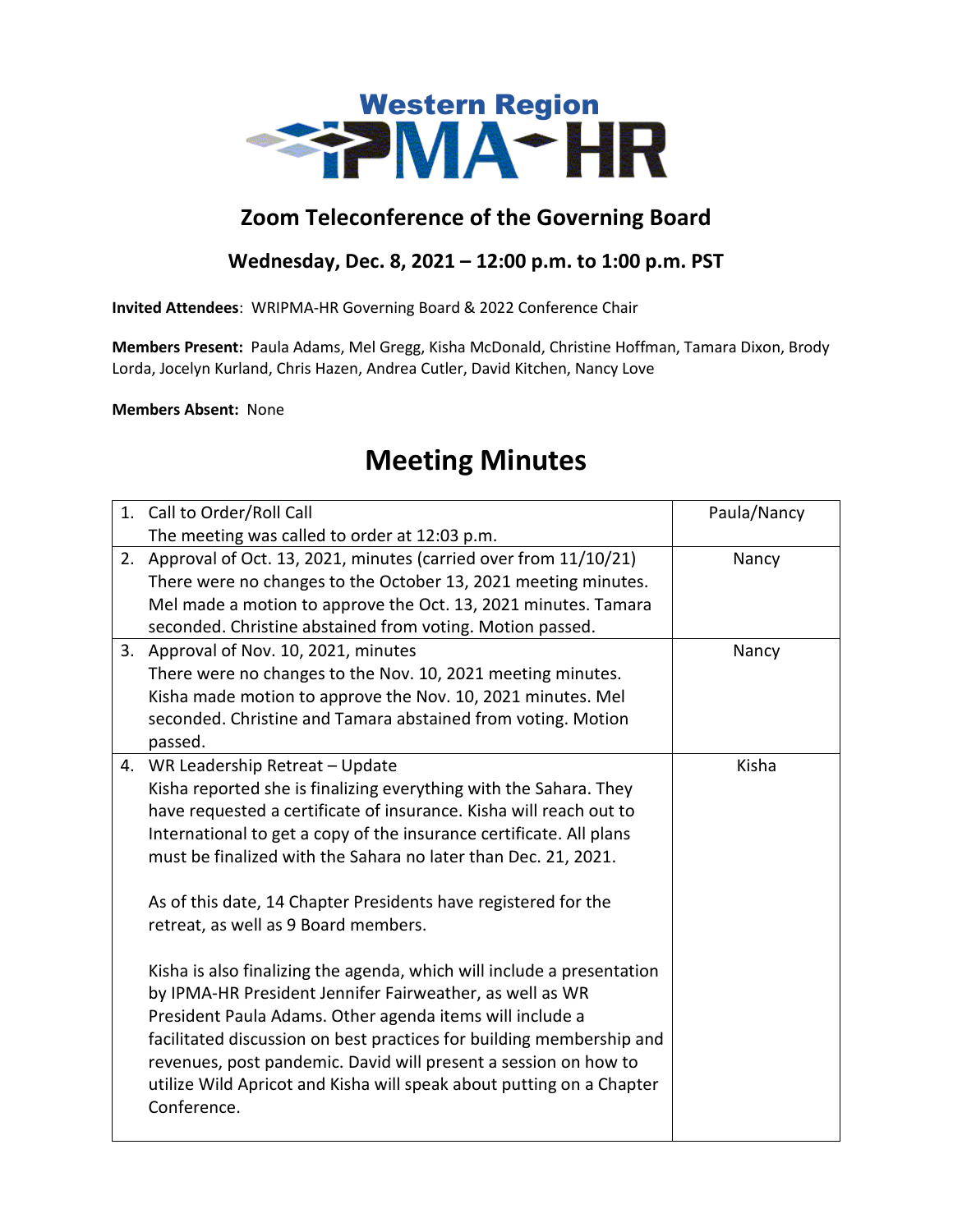|    | There was some confusion on whether IPMA-HR Executive Director       |        |
|----|----------------------------------------------------------------------|--------|
|    | Cara Woodson Welch would be attending and/or if she had been         |        |
|    | invited. Tamara will reach out to Cara to invite her.                |        |
|    |                                                                      |        |
|    | Brody reminded the Board that WR will pay for one night lodging      |        |
|    | for Chapter Presidents and reimburse them up to \$200 for travel     |        |
|    | expenses. The Region will cover 2 nights lodging for Board members   |        |
|    | so they can arrive in time for the noon Board luncheon and           |        |
|    | meeting.                                                             |        |
| 5. | WR Webinar Dec. 17th - Registration & PowerPoint Update              | David  |
|    | The next Webinar is scheduled for Dec. 17, 2021. David is working    |        |
|    | with the presenter, Brian Haggerty, to ensure everything is ready to |        |
|    | go for the webinar. David will also send out another webinar         |        |
|    | reminder. Brian will be presenting on data analytics.                |        |
|    | 6. 2022 Conference Update                                            | Tamara |
|    | Tamara thanked Jocelyn for pushing out the marketing materials on    |        |
|    | the conference. Prior to the marketing campaign 80 were              |        |
|    | registered. As of today, we have 155 registered. This number does    |        |
|    | not include Board and committee members who have registered.         |        |
|    | Combined registration is at 171. The conference budget is based on   |        |
|    | 225 early bird registrations so the board was encouraged to get the  |        |
|    | word out that early bird registration will be ending soon.           |        |
|    |                                                                      |        |
|    | The restaurant that was going to provide breakfast for attendees is  |        |
|    | closing, so the conference committee is looking into other options.  |        |
|    |                                                                      |        |
|    | The Board is to wear their conference shirts on the first day of the |        |
|    | conference.                                                          |        |
|    |                                                                      |        |
|    | Andrea reported she is getting questions on if attendees have to be  |        |
|    | members of IPMA (International or a local chapter) to attend. She    |        |
|    | believes the questions may be coming from City Managers or           |        |
|    | others not serving in the HR field. Membership is not required to    |        |
|    | attend.                                                              |        |
| 7. | <b>Executive Council Update</b>                                      | Tamara |
|    | Tamara reported their last meeting focused primarily on              |        |
|    | operational issues. She anticipates the survey results will be       |        |
|    | discussed at an upcoming meeting.                                    |        |
|    |                                                                      |        |
|    | The Executive Council is discussing the overall structure of the     |        |
|    | organization. There is some concern with Chapters not completing     |        |
|    | the IRS 990 form, which could possibly create some liability to the  |        |
|    | International Association, as a whole.                               |        |
|    |                                                                      |        |
|    | An International Training Conference was not budgeted for 2022.      |        |
|    |                                                                      |        |
|    | The Executive Council had a discussion about the Conference, and     |        |